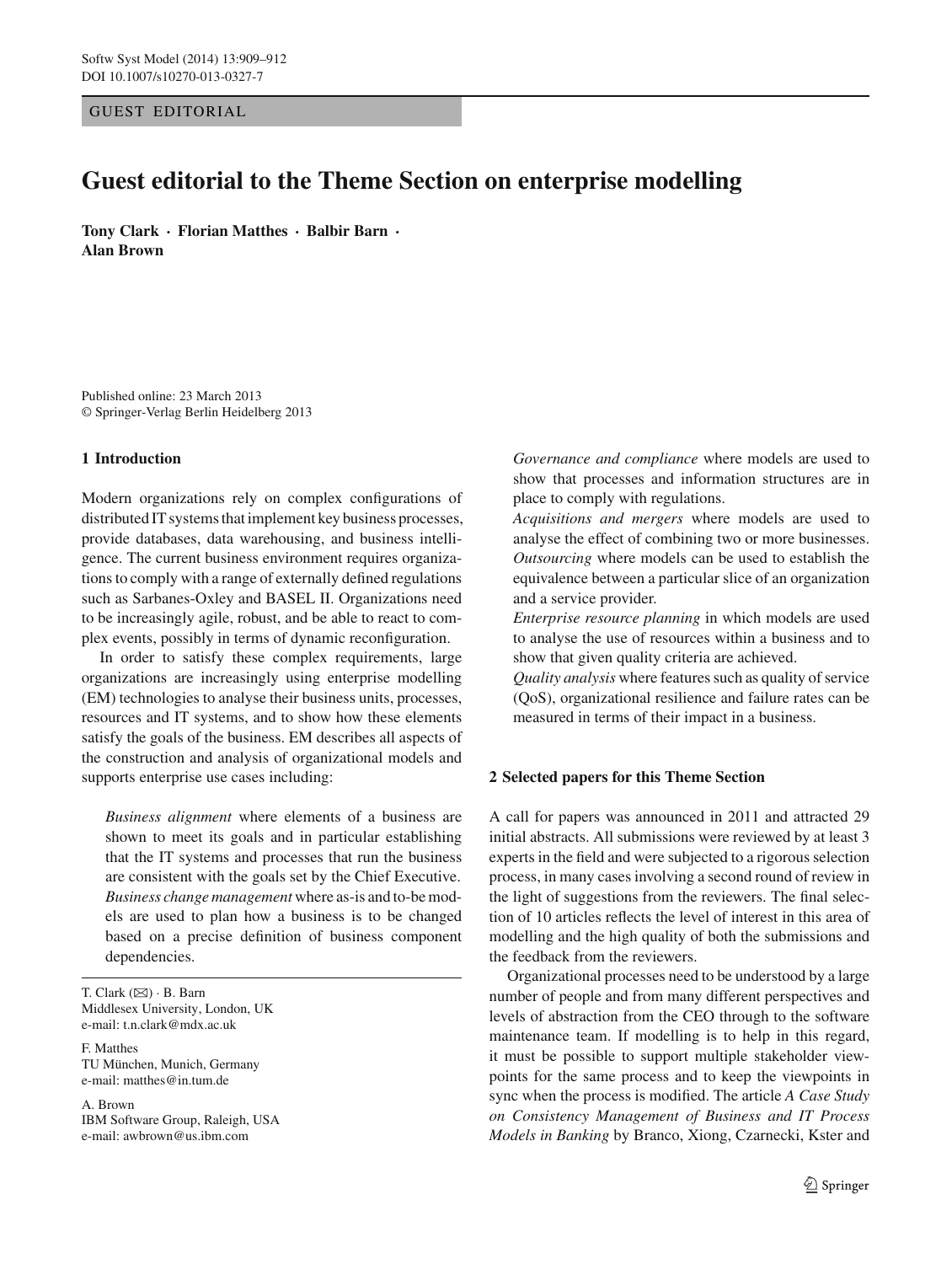Voelzer, uses a real-world consistency management case study to provide an outline of the research challenges in this area.

The article *Multi-Perspective Enterprise Modeling: Foundational Concepts, Prospects and Future Research Challenges* by Frank, also addresses the issue of multiple stakeholder perspectives in enterprise models and described a method (MEMO) that is supported by a meta-modelling tool. The approach advocates the use of domain-specific languages to help to support the construction and presentation of the underlying models in ways that are meaningful to different stakeholders.

Multiple stakeholders have expertise that requires different levels of abstraction with respect to different domains. Systems engineering has supported multiple problems and solution domains through the development of technologies and approaches based on Domain Specific Languages (DSL): languages whose concepts and semantics are tailored to support a restricted domain rather than general purpose applications. Given the size of enterprises and the number of stakeholder perspectives, there is clearly a need for DSL approaches. The article *Extending Enterprise Architecture Modeling Languages for Domain Specificity and Collaboration. Application to Telecommunications Service Design* by Chiprianov, Kermarrec, Rouvrais and Simonin, described how DSL techniques can be applied to Enterprise Architecture within the telecomms domain.

Business processes represent one of the most wide-spread uses of modelling within organizations. Given the rate of change within an organization, it is important that the construction and maintenance of business process models are efficient and of high quality. The article *Literature review of reuse in business process modeling* by Zaaboub Haddar, Makni and Ben Abdallah provides an overview of the key features that can be reused, the criteria for choosing the reusable artefacts and outlines future directions for research in this area.

Enterprise architecture (EA) uses a framework for representing and analysing the *what*, *why* and *how* of an organization. TOGAF is a leading EA framework and ArchiMate is a leading technology that supports EA modelling. The article *A Reference Requirements Set for Public Service Provision Enterprise Architectures* by Tambouris, Kaliva, Liaros and Tarabanis, uses TOGAF and ArchiMate to address electronic government (eGov) and to produce a set of reference requirements for eGov.

An important distinction between systems modelling and enterprise modelling is that the goals or intentions of an enterprise are usually considered to be an intrinsic feature and should be modelled together with information, structure and process models. Once we have modelled the goals of an organization, we can use business intelligence (BI) to determine whether our systems are aligned to the strategic direction of the enterprise. The article *Strategic Business Modeling: Representation and Reasoning* by Horkoff, Barone, Jiang, Yu, Amyot, Borgida and Mylopoulos, proposed a modelling language called BIM for modelling and reasoning about BI.

Enterprise architecture models must represent much more than the *what* and the *how* that is traditionally expressed in system models. Technologies for EA have been emerging over recent years and a leading EA language and associated toolset is ArchiMate. Although ArchiMate provides many of the key modelling elements required to express EA features, the article *Bridging Value Modelling to ArchiMate via Transaction Modelling* by Kinderen, Gaaloul and Proper, proposes an extension that allows models to represent the value of transactions in business processes.

A key feature of modern organizations is that they change on a regular basis because of some need to increase the value of the business, create a new product, or to respond to some change in the business environment. An important EA usecase is the ability to represent an enterprise *as-is* and *to-be* and to be able to analyse the difference in order to validate the change. The article *From Enterprise Architecture to Business Models and back* by Iacob, Meertens, Jonkers, Quartel, Nieuwenhuis and van Sinderen, describes how ArchiMate is related to business process models and the resulting technology can be analysed in terms of the costs and benefits of an as-is and to-be migration.

Modern organizations are huge and involve many different characteristics that must be taken into account when performing as-is analysis, for example response time, availability, usage, accuracy, etc. Although modelling approaches exist for the different characteristics, they tend to be point solutions and often do not integrate. A model-based technique that addresses this issue is to integrate at the language level via meta-models. The article *An enterprise architecture framework for multi-attribute information systems analysis* by Nrman, Buschle and Ekstedt, shows how the meta-models for ArchiMate can be extended with meta-models that support four EA properties and subsequently analysed through the integrated constraint language p-OCL.

It is rare that enterprise modelling techniques are applied to design a new organization; they are most often used to understand the motivation, structure and behaviour of an existing enterprise. Given an existing organization, an enterprise architect faces the problem of how to analyse the existing structures and systems in order to create a valid model that can be used for subsequent analysis. The article *Assessing Event Correlation in Non-Process-Aware Information Systems* by Perez-Castillo, Weber, Garca-Rodrguez, Piattini and Pinggera, describes a process whereby the events recorded in the logs of IT systems can be used to extract business process models.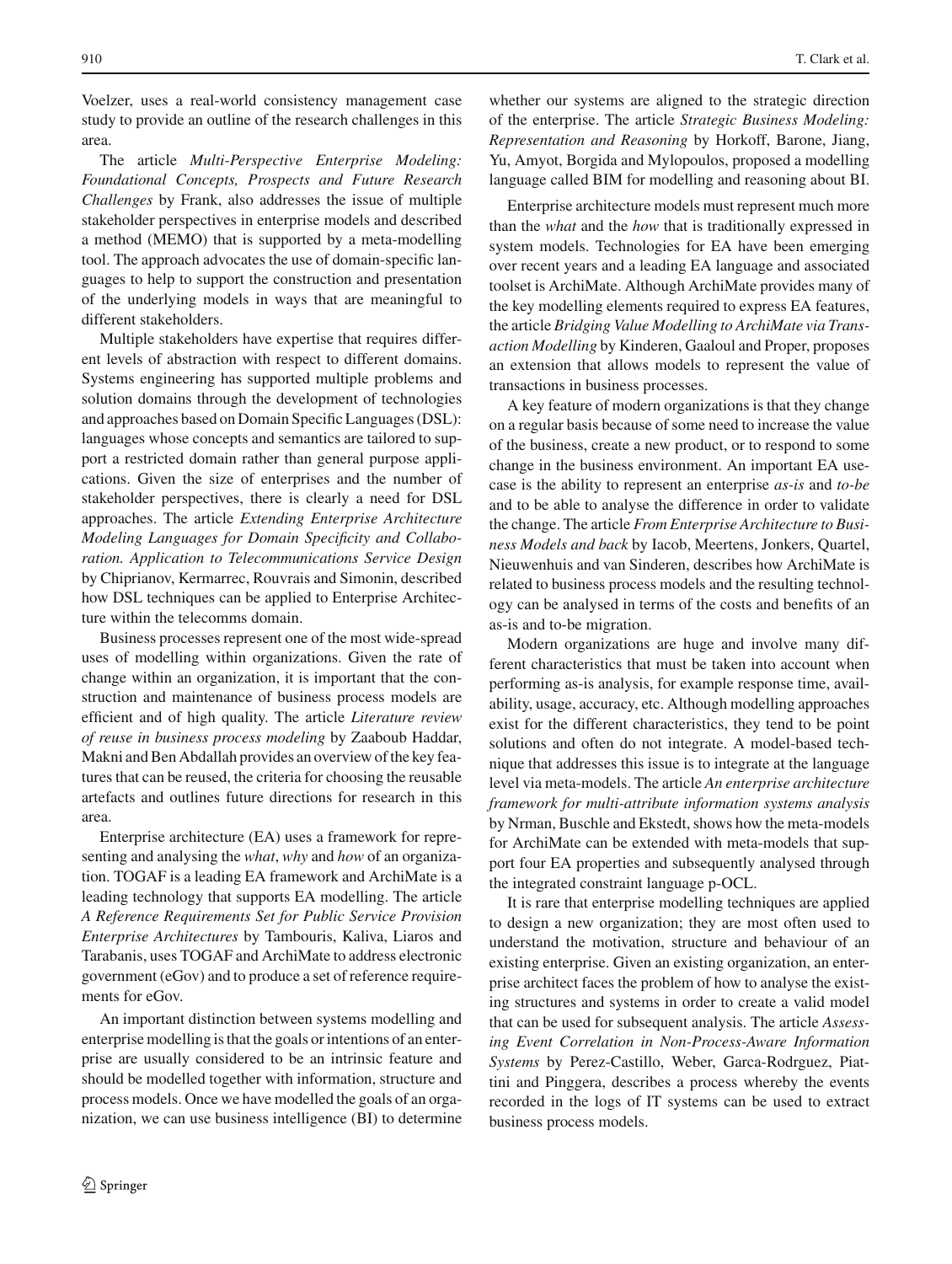We wish to thank all of the reviewers for their excellent timely feedback and all the authors of the articles for their high-quality submissions and for responding positively to the reviewers' comments.

## **3 Research challenges**

Modelling has a great deal to offer in addressing the challenges faced by the modern enterprise. As demonstrated by the articles in this Theme Section, there is a great deal of diverse modelling research in this area. Given the breadth and depth of the challenges involved, there are a vast number of research opportunities in applying modelling techniques to problems of understanding, analysing, modifying, operationalizing and maintaining enterprises, including:

*Meta-models* Language engineering, including domainspecific languages (DSLs) and language integration, will play a large part in EM due to the diverse number of stakeholders involved. DSLs must allow each stakeholder to engage with the models without requiring technological expertise.

*Tools* EM tools are currently in their infancy. In addition to facilitating multiple stakeholders, the tools must integrate with a wide range of IT systems.

*Analytics* EM technologies must support a wide range of diverse analysis use-cases including quality-based analytics, business intelligence and dependency analysis. An important challenge is to present the results of multiple types of analysis in ways in which stakeholders can engage.

*Transformations* Model transformation is a fairly mature technology that can be used to support EM migration and the generation of code and IT system configuration data. Transformations are traditionally performed in ways that target a single IT system, however, EM presents a much wider challenge involving multiple-integrated systems.

*Integration* Model-based interoperability is a challenge that is currently supported by open standards such as UML. In order to address the challenges of EM, much greater levels of integration will be required that links models of the business goals to detailed models of the underlying IT systems.

The idea of using models as tools to design, analyse, transform and ultimately run a business is gaining significant momentum in practice and academia. A major motivation is to help stakeholders to master the ever-increasing complexity of organizations by suitable abstractions from multiple disciplines. This Theme Section represents a step in this direction.

#### **Author Biographies**



**Tony Clark** is Professor of Informatics and Head of the Computer Science Department in the School of Science and Technology at Middlesex University. Tony has experience of working in both Academia and Industry on a range of software projects and consultancies. While at Marconi Research Ltd (1985–1994) he worked in both Software Engineering and Knowledge Based Systems, and was responsible for designing novel systems for recognising

aircraft behaviour and fusing sonar data, and for designing and implementing an AI Toolkit, the first of its kind in the UK. From 1994 to 2003, Tony was an academic first at Bradford University and then at King's College London. During this time, he worked on languages for objectoriented specification and design including contributing to a range of Industry standards (UML 2.0, MDA, QVT, MOF) through participation in the Object Management Group (OMG). During this time, Tony's group at King's College London developed tooling for object-oriented language development. This tooling work together with the development of a novel approach to meta-modelling and language design on the UML 2.0 standard led to a spin-out company which Tony co-founded in 2003 and served as Technical Director 2003–2008. Tony was co-chair of MODELS 2011, has been an editor for several special journal issues including IEEE Software and SoSyM. His current work addresses the development and analysis of models for enterprise architecture. Further information can be found at [http://www.eis.mdx.ac.uk/staffpages/](http://www.eis.mdx.ac.uk/staffpages/tonyclark/) [tonyclark/.](http://www.eis.mdx.ac.uk/staffpages/tonyclark/)



**Florian Matthes** holds the chair *Software Engineering for Business Information Systems* at the Faculty of Informatics of Technische Universität München since 2002. The current focus of his research is on enterprise architecture management, social software engineering and interactive information visulizations. Earlier stations of his academic career are the Digital Systems Research Center (now HP SRC Classic) in Palo Alto, USA, and the Technical Univer-

sity Hamburg-Harburg. He is member of the editorial board of the MIT Press Cooperative Information Systems series, member of the advisory board of the EDBT Foundation, head of the software architecture working group of the Gesellschaft für Informatik, member of the advisory board of the Ernst Denert-Foundation for Software Engineering. He served as (co-)chair of several international workshops and conferences in the area of enterprise architecture, enterprise transformation and software engineering. In all these roles, he puts special emphasis on the cooperation between practitioners and scientists in informatics and information systems. Parallel to his academic career, he is cofounder and chairman of several spin-off companies with more than 180 employees and scientific advisor of the centre of innovation and business creation at TU München. Further information can be found at [http://wwwmatthes.in.tum.de.](http://wwwmatthes.in.tum.de)